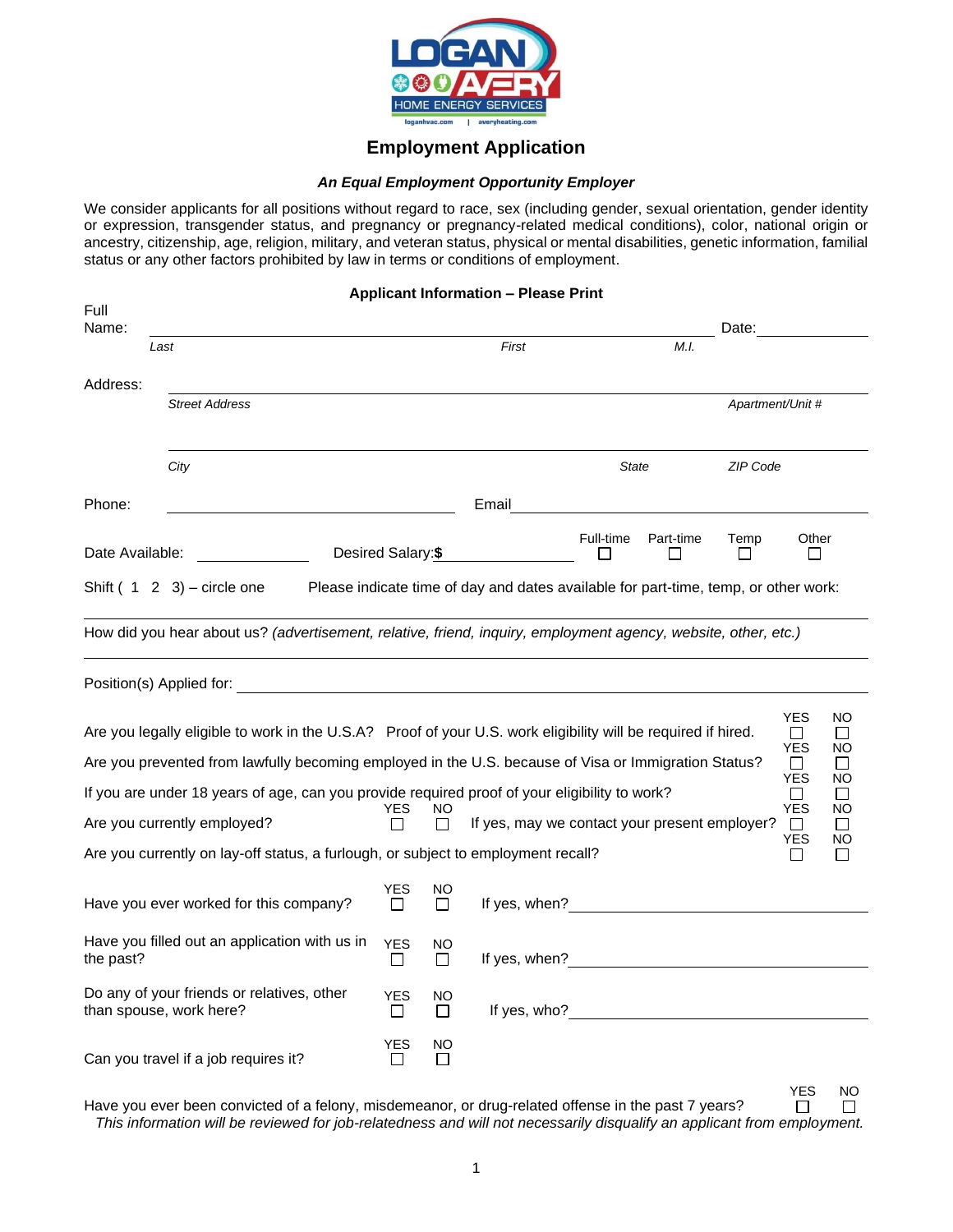

|                                                                                                                                                                                                                                | <b>Education</b>                                                                                                                                                                                                                     |
|--------------------------------------------------------------------------------------------------------------------------------------------------------------------------------------------------------------------------------|--------------------------------------------------------------------------------------------------------------------------------------------------------------------------------------------------------------------------------------|
| High School:                                                                                                                                                                                                                   |                                                                                                                                                                                                                                      |
| <b>YES</b><br>NO.<br>Did you graduate? $\square$<br>$\Box$                                                                                                                                                                     |                                                                                                                                                                                                                                      |
|                                                                                                                                                                                                                                | Address: National Address and Address and Address and Address and Address and Address and Address and Address and Address and Address and Address and Address and Address and Address and Address and Address and Address and        |
| YES<br>NO<br>Did you graduate? $\Box$<br>$\Box$                                                                                                                                                                                |                                                                                                                                                                                                                                      |
| Other:<br><u> The Communication of the Communication of the Communication of the Communication of the Communication of</u>                                                                                                     |                                                                                                                                                                                                                                      |
| <b>YES</b><br>NO.<br>Did you graduate? $\square$<br>$\Box$                                                                                                                                                                     |                                                                                                                                                                                                                                      |
|                                                                                                                                                                                                                                | <b>References</b>                                                                                                                                                                                                                    |
| Please list three professional references.                                                                                                                                                                                     |                                                                                                                                                                                                                                      |
|                                                                                                                                                                                                                                |                                                                                                                                                                                                                                      |
| Company:                                                                                                                                                                                                                       | Phone: ________________________                                                                                                                                                                                                      |
| Address:                                                                                                                                                                                                                       | <u> 1989 - Johann John Stone, Amerikaansk politiker († 1908)</u>                                                                                                                                                                     |
|                                                                                                                                                                                                                                |                                                                                                                                                                                                                                      |
| Company:                                                                                                                                                                                                                       | <u>se construir a comparador de la comparador de la comparador de la comparador de la comparador de la comparador de la comparador de la comparador de la comparador de la comparador de la comparador de la comparador de la co</u> |
|                                                                                                                                                                                                                                |                                                                                                                                                                                                                                      |
| Full Name:                                                                                                                                                                                                                     | Relationship: 2000<br><u> 1989 - Johann Stoff, deutscher Stoffen und der Stoffen und der Stoffen und der Stoffen und der Stoffen und der</u>                                                                                         |
| Company:                                                                                                                                                                                                                       |                                                                                                                                                                                                                                      |
| Address:                                                                                                                                                                                                                       | <u> 1989 - Johann Stoff, amerikansk politiker (d. 1989)</u>                                                                                                                                                                          |
|                                                                                                                                                                                                                                | <b>Previous Employment</b><br>If you need additional space, please continue on a separate piece of paper.                                                                                                                            |
| Company:                                                                                                                                                                                                                       | Phone: ______________________                                                                                                                                                                                                        |
| Address:                                                                                                                                                                                                                       | Supervisor: <b>Example 2019</b>                                                                                                                                                                                                      |
| Job Title:<br>Starting Salary:\$                                                                                                                                                                                               | Ending Salary:\$                                                                                                                                                                                                                     |
| Responsibilities: Les and the set of the set of the set of the set of the set of the set of the set of the set of the set of the set of the set of the set of the set of the set of the set of the set of the set of the set o |                                                                                                                                                                                                                                      |
| From:                                                                                                                                                                                                                          | To: the contract of the contract of the contract of the contract of the contract of the contract of the contract of the contract of the contract of the contract of the contract of the contract of the contract of the contra       |
| May we contact your previous supervisor for a reference?                                                                                                                                                                       | <b>YES</b><br><b>NO</b><br>П<br>П                                                                                                                                                                                                    |